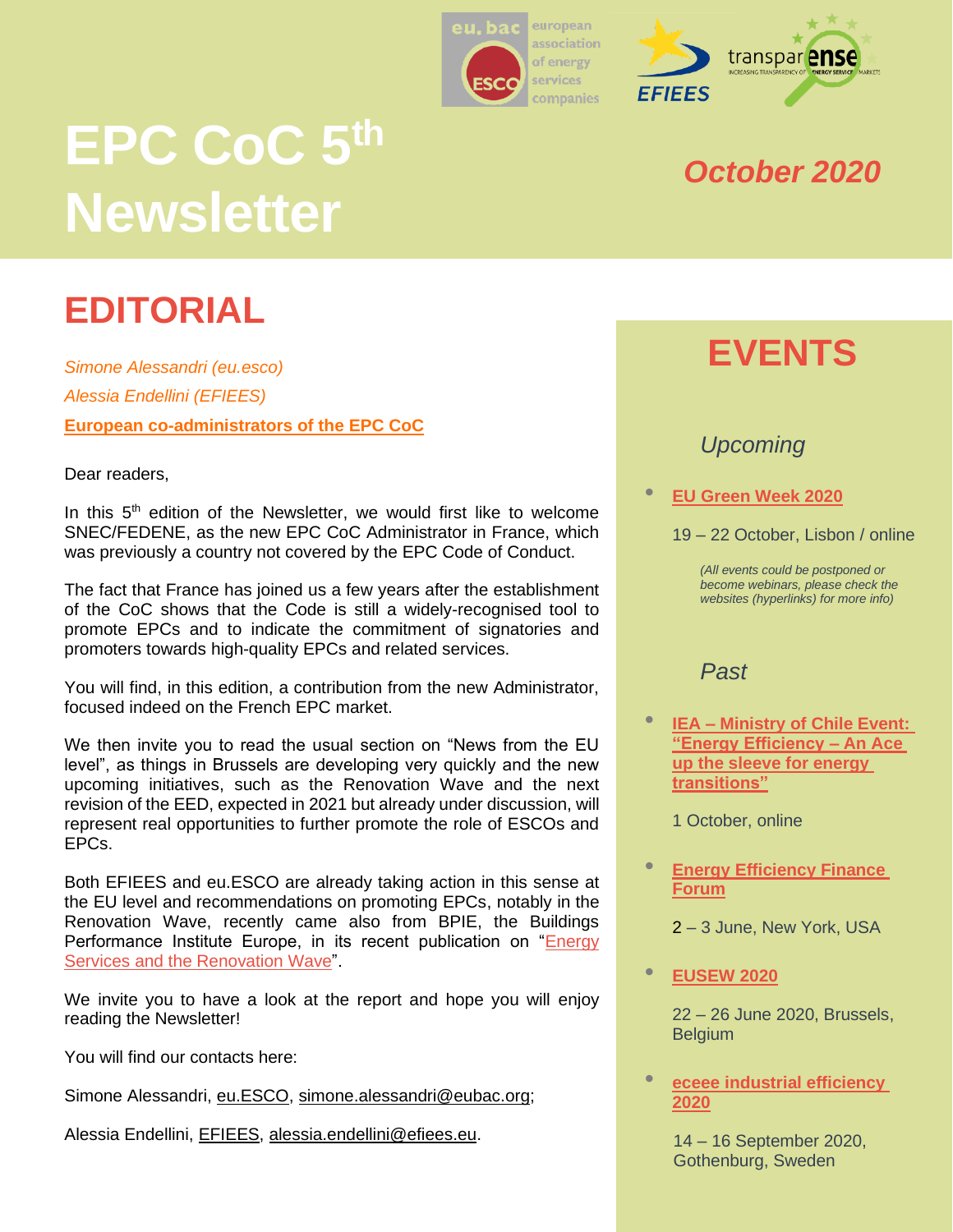## **State of play of the EPC market in France: a rather favorable evolution of public policies but a still limited growth of the market**

*Hugo Guillaume, Secretary General, SNEC [/ FEDENE](https://www.fedene.fr/les-syndicats/snec/) (French Union of ESCOs)* 

#### *Until 2019, a stabilized market, struggling to really grow*

In May 2016, ADEME (the French ecological transition agency), CEREMA (the study and expertise center on the environment) and CSTB (the scientific and technical building center) launched a project to set up a **national observatory on EPCs (OCPE).** They were convinced that to increase the number of renovations, it is necessary to verify their efficiency and develop contracts with guaranteed results.

In **July 2019**, the observatory has published an **inventory of the EPC market in France**, with **294 EPCs** identified and a high concentration of these in **public buildings**. Even if the observatory recognizes that these results remain partial, they provide a first glimpse of the dynamic of the French market:

- A stabilized market since 2015, which is struggling to really grow;
- A market driven mainly by major public contractors;
- A large majority of the EPCs focus their performance actions on systems and equipment without addressing the overall renovation of buildings;
- The performance objective of the contracts must make it possible to meet the new regulatory requirements for energy performance (especially in the tertiary sector).

#### *A new dynamism thanks to the latest regulatory developments*

Applicable since the 1st October 2019, the new **"Tertiary Decree"** imposes a **reduction in real and measured energy consumption by 40% in 2030**, compared to a reference year between 2010 and 2020**, for all tertiary buildings of more than 1000 m2**.

This is a real step forward for the energy performance of the tertiary sector in France but also a real opportunity for the EPC market. Indeed, EPCs are the only means of carrying out an ambitious energy renovation, in which results are guarantee for the owner. The SNEC/FEDENE is therefore observing real project dynamics in the tertiary sector since the announcement of this Decree.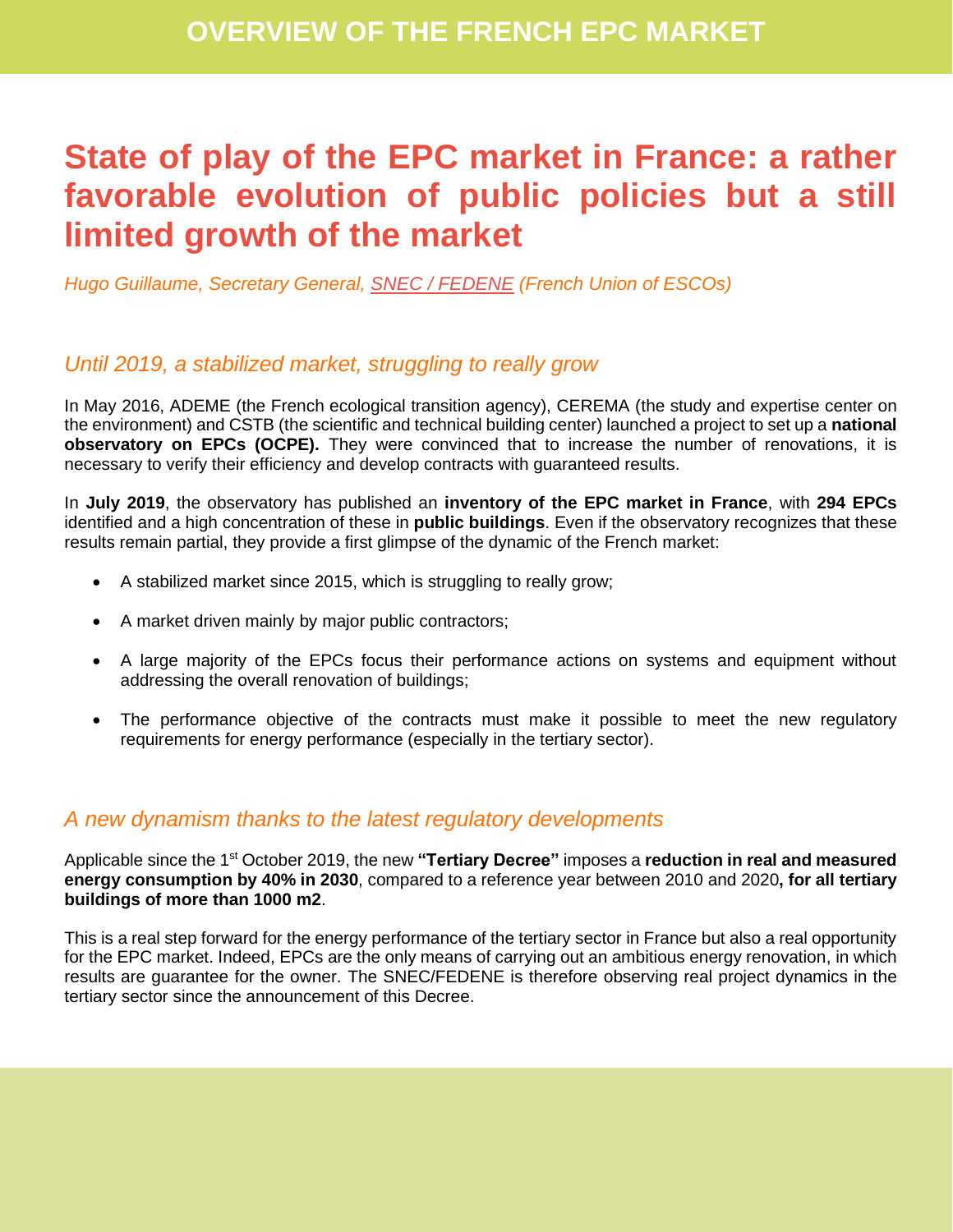However, the French administration's interest in EPCs goes beyond the tertiary sector:

- **The French system of energy saving certificates considers energy performance contracts as a solution to be developed**. In a French system based on standardized operations, there are two operational sheets on EPCs that include only management and operation of technical installations. But above all, **a specific bonus has been reserved for energy efficiency operations integrated into an EPC for all sectors (tertiary, residential, industrial)**. This bonus, which makes it possible to increase financial support for these operations, was revised upwards in May 2020.
- The 31<sup>st</sup> July 2020, the administration proposed in a specific decree a first legal definition of EPC:
	- $\circ$  A reference situation determined over a period of at least three consecutive and recent years; This period can be reduced to one or two years if they are considered as representative;
	- $\circ$  At the request of one of the contractors, a verification of the reference situation can be carried out by a competent and independent auditor;
	- $\circ$  The energy saving objective is between 1 and 100% of the reference situation;
	- o The financial penalty provided for in the event of non-achievement of the objective is defined according to the difference between consumption observed and contractual commitment;
	- o If works relating to the energy efficiency improvement carried out under the EPC result in an increase of consumptions not included in the scope of the contract, then this increase must be incorporated by amendment.

#### *Next steps: Prepare new tools to increase the use of EPCs and observe the results*

The French Union of ESCO's (SNEC) has been working for several years on the large-scale deployment of EPCs. Aware of the need to bring transparency and trust to beneficiaries, **SNEC became the French administrator of the European code of conduct in May 2020**. This need for transparency and simplification is reflected in the approach taken by the French administration, at the initiative of the Ministry of Housing, to develop a **standardised model of EPC for public procurement**. The production of this document is at the heart of a larger project (named **ACTEE2**), which has the objective to enable local authorities to undertake efficient renovations of their building stock. The draft model contract will be officially published by the end of 2020.

This contract model should allow the multiplication of these contracts and energy renovations in the public sector. At the same time, **the SNEC is working on a simplified model for the private sector**, which objective is to reach the tertiary and collective residential sector.

Beyond the contractual details, it is also necessary to better communicate on the interest and ease of setting up these contracts. **A quality label, somehow linked with the [QualitEE](https://qualitee.eu/) project, is also still being considered but will require further work in 2021 to guarantee its marketing impact.**

Finally, the SNEC started in 2020, in parallel with the work of the OCPE, a **statistical survey on the development of contracts in France** in order to better understand the dynamics in the private sector. It will be interesting to follow this evolution in the coming years, notably in parallel with the French recovery plan, which is centered on energy renovation, with more than 7 billion EUR of support.